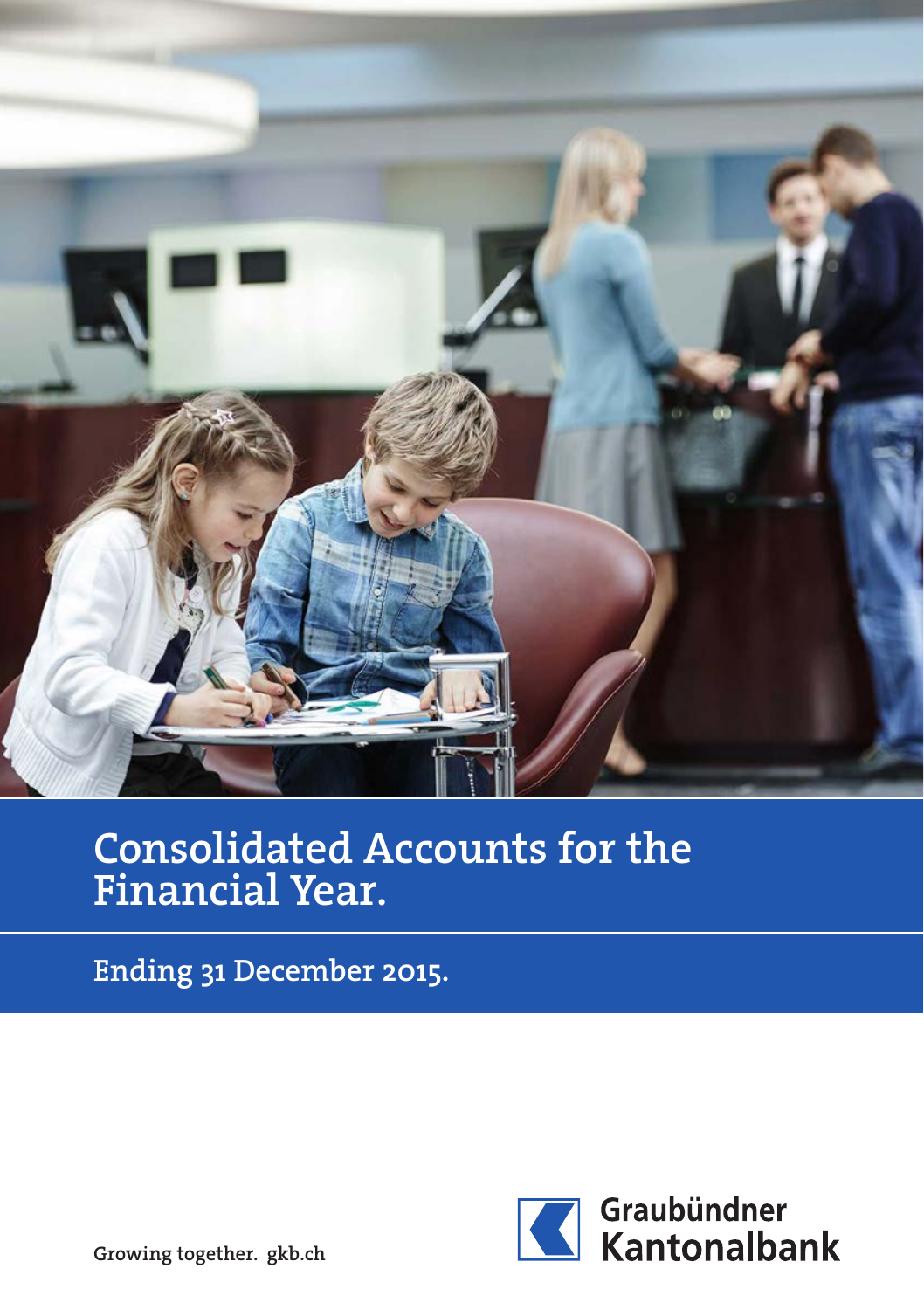# Group key figures.

|                                                                   | 31.12.2015 | 31.12.2014                |          |
|-------------------------------------------------------------------|------------|---------------------------|----------|
| Balance sheet/Off-balance-sheet                                   |            | in CHF 1,000 in CHF 1,000 | +/– in % |
| Client assets 1)                                                  | 30,079,179 | 30,156,640                | $-0.3$   |
| Loans to clients                                                  | 17,519,575 | 16,177,560                | 8.3      |
| Own funds <sup>2</sup>                                            | 2,359,488  | 2,264,409                 | 4.2      |
|                                                                   |            |                           |          |
| Headcount                                                         | 31.12.2015 | 31.12.2014                | +/– in % |
| $FTEs$ 3)                                                         | 792.1      | 804.9                     | $-1.6$   |
|                                                                   |            |                           |          |
| Income statement                                                  | 2015       | 2014                      |          |
|                                                                   |            | in CHF 1,000 in CHF 1,000 | +/– in % |
| Operating income                                                  | 369,060    | 380,254                   | $-2.9$   |
| Operating expenses                                                | 174,966    | 177,204                   | $-1.3$   |
| Operating result                                                  | 179,083    | 186,319                   | $-3.9$   |
| Profit before allocation to reserves without minority interests   | 188,791    | 178,890                   | 5.5      |
| Group profit                                                      | 168,183    | 161,126                   | 4.4      |
|                                                                   |            |                           |          |
| <b>Key figures</b>                                                | 2015       | 2014                      | +/– in % |
| Net new money 1)                                                  | $-10,565$  | $-182,672$                | $-94.2$  |
| Operating expense/Operating income                                |            |                           |          |
| without value adjustments interest rates (CIR I)                  | 47.4%      | 46.4%                     | 2.0      |
| Operating expense including depreciation/operating income         |            |                           |          |
| without value adjustments interest rates (CIR II)                 | 50.2%      | 49.5%                     | 1.4      |
| Return on equity (ROE) 4)                                         | 8.3%       | 8.2%                      | 1.3      |
| Profit/PC (EPS) 4)                                                | 75.5       | 71.6                      | 5.5      |
| Own funds 2)/PC                                                   | 943.8      | 905.8                     | 4.2      |
| Own funds incl. minority interests/balance sheet total            | 10.3%      | 11.4%                     | $-9.4$   |
| Return on equity (ROE) on own funds target of $14.5\%$ CETI ratio | 10.6%      | 10.6%                     | O.4      |
| Excess capital (basis: 8%/CH standard)                            | 133.3%     | 135.7%                    | -1.8     |
| Core capital ratio (CET1 ratio/Tier 1 ratio)                      | 18.7%      | 18.9%                     | $-1.0$   |

1) Client funds, client deposits and fiduciary investments incl. client assets with account and custody account management at third-party banks (incl. double counting); without cash management positions

2) before the appropriation of profits, without minority interests

3) adjusted for part-time positions, apprenticeships at 50%

4) Basis: profit before allocation to reserves without minority interests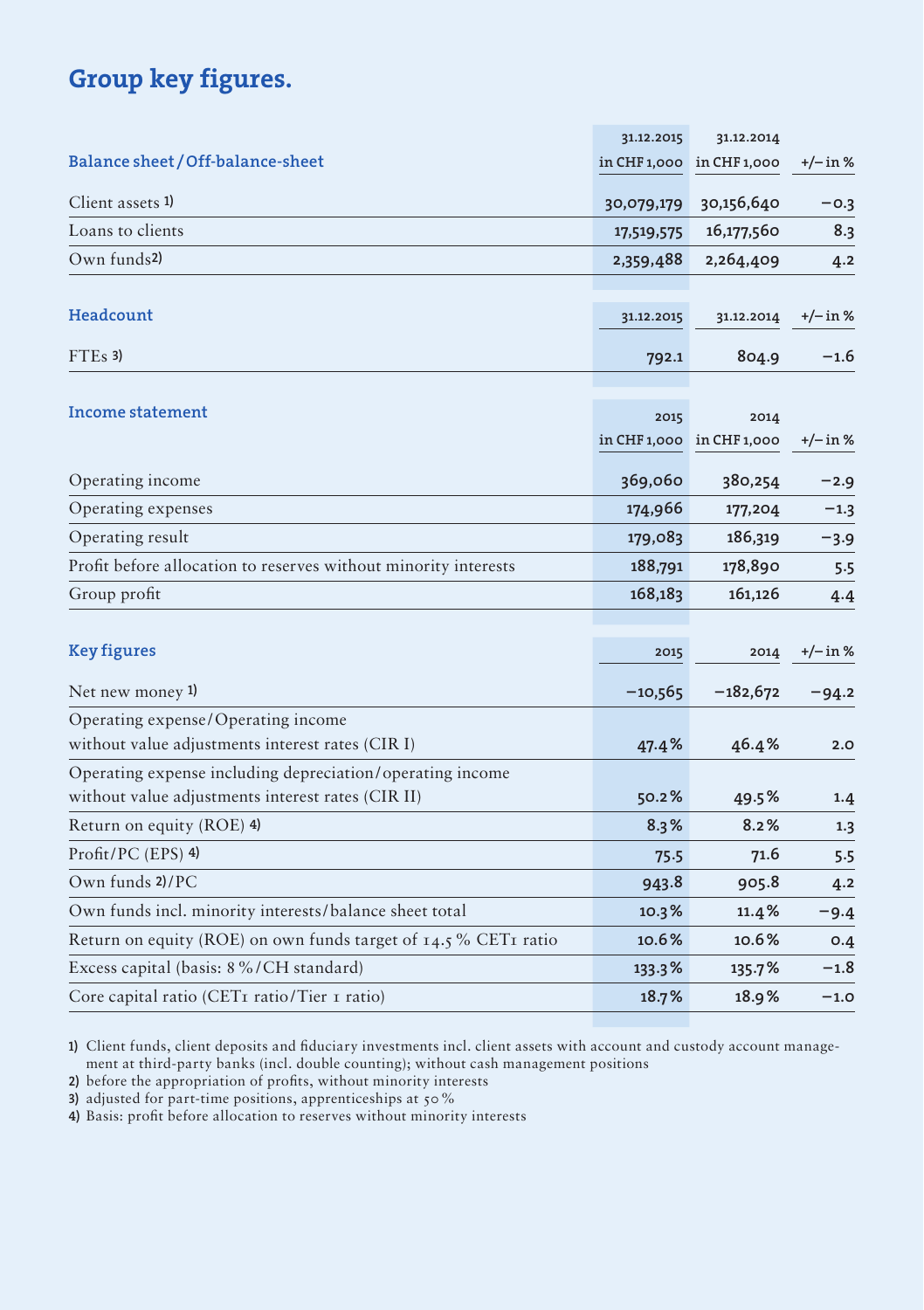# GKB consolidated accounts 2015: much better than expected.



Alois Vinzens CEO

Peter Fanconi Chairman

Graubündner Kantonalbank posted an excellent result despite difficult conditions. The systematic pursuit of its chosen strategy and effective risk management proved successful. The good 2015 result reflects the excellent staff performance and GKB's great solidarity with its home market of Graubünden. Building on this, the Bank is able to reposition itself and adapt its services to evolving client needs, with the focus falling on digitisation. As Graubündner Kantonalbank has substantially more capital than required by supervisory legislation, it can maintain its stability and security even during an economic slowdown.

### Loans to clients: strong growth of +8.3% supported by one-off factors

The increase in loans to clients of CHF 1,342.0 million (+8.3%) is explained by one-off factors rather than a change in risk policy. Cash Management granted short-term client loans to public-sector entities of CHF 400 million. First-class mortgages granted to clients in other cantons contributed 3.1% to the growth posted for mortgages (+6.3%).

#### Client assets: just over CHF 30 billion

Client assets (-0.3%) contracted slightly to CHF 30.1 billion. Currency-related effects and the outflow of foreign client assets were compensated by the growth posted for domestic clients.

### Net interest income: negative interest rate environment is a strain

Income from interest-earning operations (CHF 230.4 million) declined by -2.3% under pressure of negative money and capital market rates. Thanks to the good risk result, interest income was reduced only Graubündner Kantonalbank did substantially better than expected after the introduction of negative interest rates, generating an encouraging result again for the 2015 financial year. Group profit rose by +4.4% to CHF 168.2 million. The canton and participation capital holders will profit from an unchanged dividend distribution of CHF 95.0 million.

slightly by value adjustments of CHF 0.4 million. At 0.27%, the percentage of non-performing loans is still at a historically low level. The surplus of current balance sheet hedges caused by negative interest rates burdened the result. The reduction in income was offset to a large degree by the strong growth posted for loans and the development of mortgage interest rates.

### Commission and trading business: foreign currency transactions

Net fee and commission income declined by -5.6% to CHF 106.0 million. The loss of attractive foreign investment portfolios and reduced income from retrocessions could not be compensated. The return to a EUR/CHF market exchange rate resulted in a substantial increase in foreign currency transactions, which had a positive effect on trading income  $(+7.7\%)$ .

### Operating expenses: compensation for Cantonal guarantee included

Operating expenses contracted by -1.3 % or CHF -2.2 million. The prior-year result included one-off components of CHF 2.8 million resulting from the restructuring of the employee pension fund foundation. Higher project volumes (investments) led to an increase in administrative expenses. Current costs were reduced. Under the new accounting guidelines, the compensation for the state guarantee (CHF 2.8 million  $/ +5.1\%$  is now charged to operating expenses. The cost/income ratio II weakened slightly to 50.2% (+0.7 percentage points) as a result of the decline in earnings.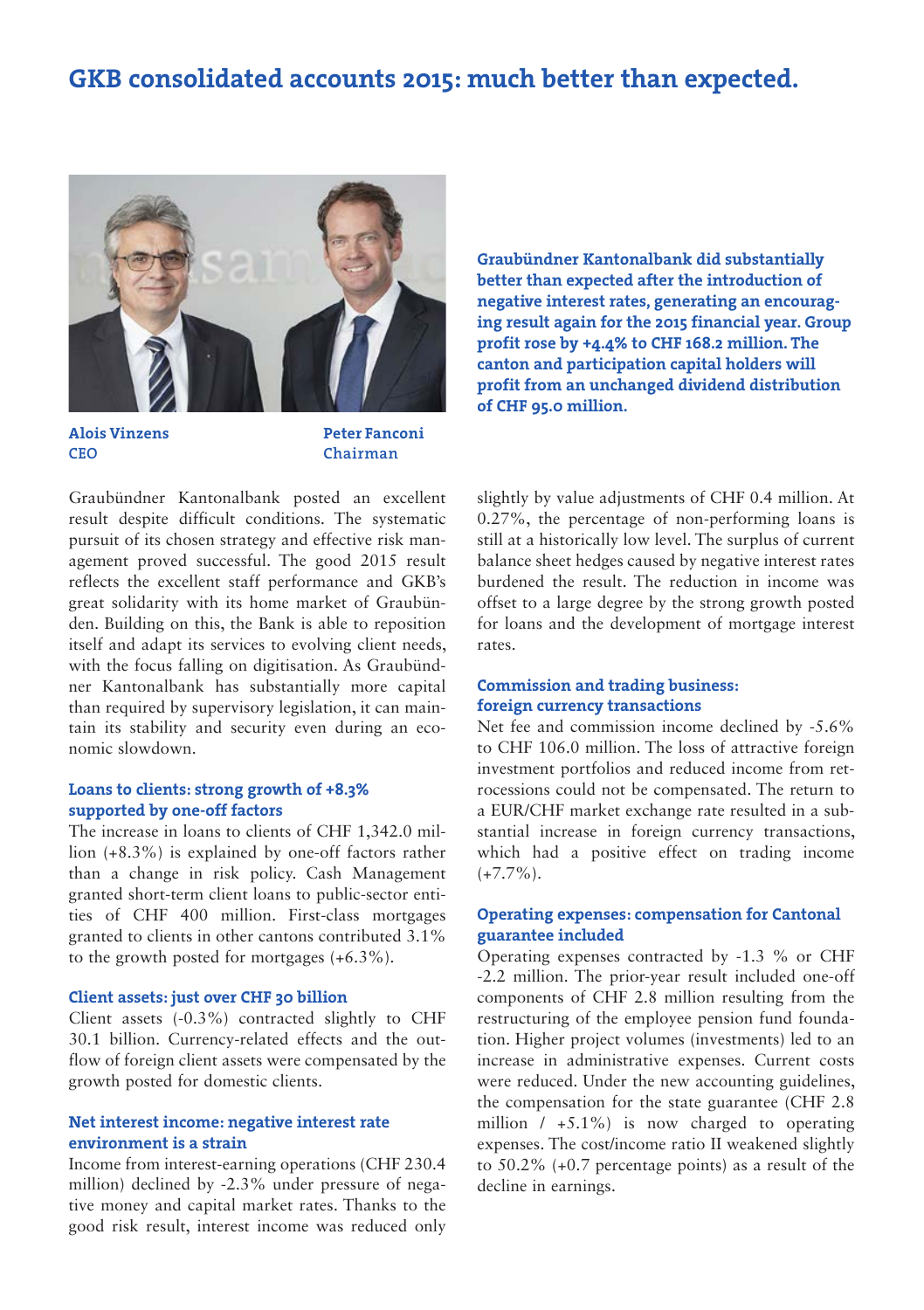#### Operating result of CHF 179.1 million

The operating result is reported as CHF 179.1 million (-3.9%). Lower depreciation and amortisation, cost measures and a better risk result could not completely offset the decline in interest and commission income.

### Group profit: substantial increase of +4.4%

The Group profit after the allocation to the reserve for general banking risks was up by +4.4% to CHF 168.2 million. In the first half, the Bank realised a gain on the sale of its investment in Swisscanto of CHF 16.8 million. This gain did not have any impact on the Group result as it was taken directly to the reserve for general banking risks and will be used for planned investments in future projects.

#### Equity base: excellent core capital ratio of 18.7%

GKB's goal is to positively differentiate itself in the market with an above-average equity base. The weighted capital ratio is 18.7% (CET1 ratio) and consists entirely of common equity. Compared to the ratio of 12.8% required by the supervisory authorities, the Bank has large capital reserves.

### Dividend: CHF 99.8 million for Canton, participation capital holders and public

Given the good result, the same dividend of CHF 38 will be paid out. The payout ratio is 50.6% for the parent company and falls within the targeted range of 50 to 60%. A total dividend of CHF 95.0 million will be paid to the Canton of Graubünden and the participation capital holders. CHF 2.0 million was again allocated to the contributory fund for non-commercial cultural, charitable, sport, business, tourism and social projects. The Canton of Graubünden will receive CHF 82.9 million (including payment for the Cantonal guarantee), an increase of CHF 0.2 million on the previous year.

### Outlook for 2016: stable Group profit expected

In spite of the challenging environment, the Graubündner Kantonalbank expects the Group to earn a stable profit. As the difficult economic environment is increasing the credit risks, the operating result is expected to drop to CHF 170 to 175 million. This corresponds to a decline of 3 to 5%. The Bank therefore expects the earnings per share to fall to CHF 67 to 70. The Bank expects the lending business to grow to CHF 500 million in the current year. The inflow of net new money is budgeted at CHF 200 million.

# Accounting and valuation principles.

### Changes from 1 January 2015

The new Accounting Rules for Banks (ARB) came into effect on 1 January 2015, requiring changes in the structure of the balance sheet and classification within the income statement. Value adjustments are now accounted for under receivables in the balance sheet. Interest income (net) includes the change in value adjustments for credit risks, and operating expenses include the payment for the state guarantee. Instead of gross profit, the operating result is reported, which also includes the value adjustments and write-downs. The previous year's figures were restated in accordance with the new Accounting Rules for Banks.

Chur, 12 February 2016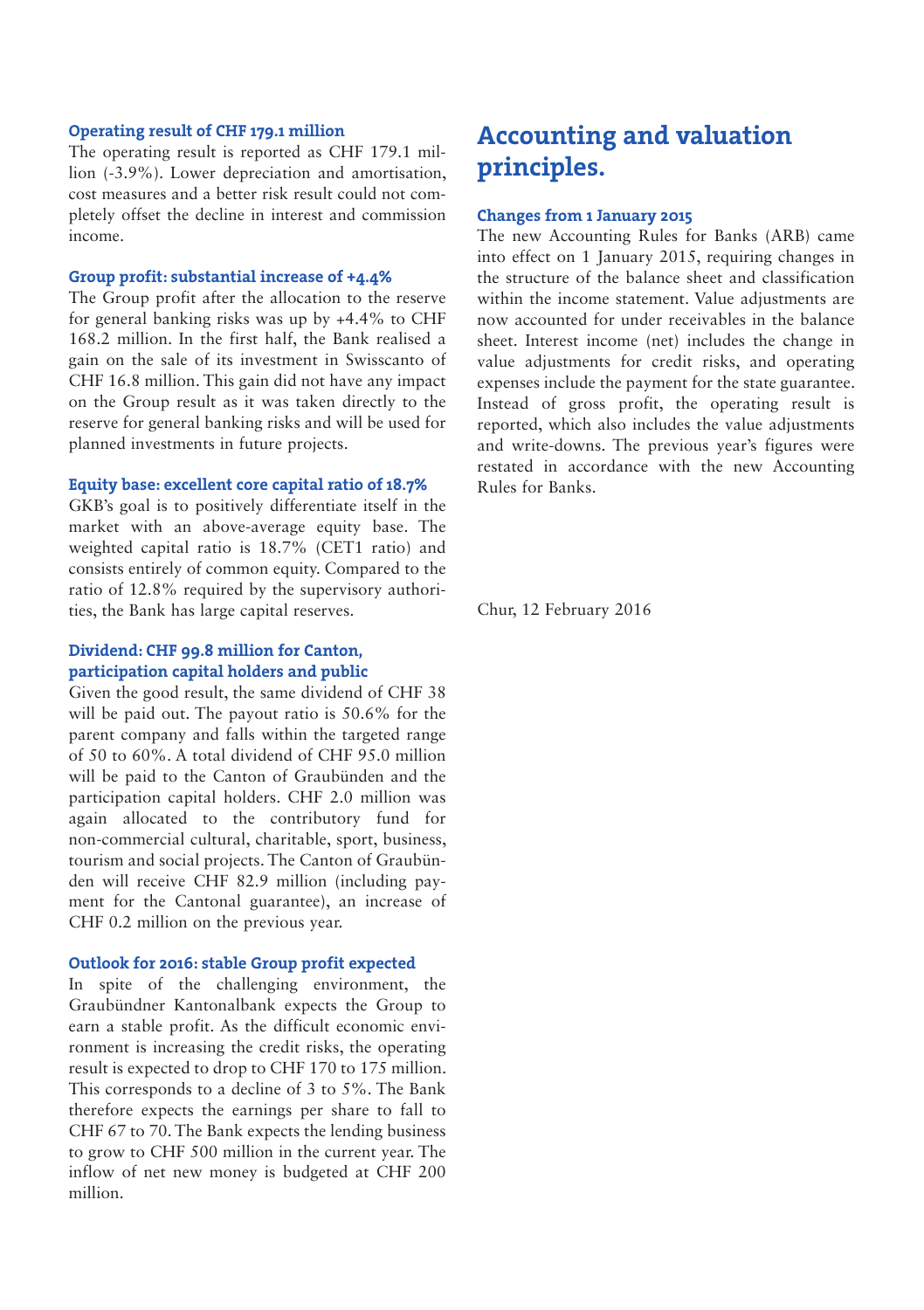# Group Balance Sheet.

|                                                                 | 31.12.2015   | 31.12.2014   |            |
|-----------------------------------------------------------------|--------------|--------------|------------|
| <b>Assets</b>                                                   | in CHF 1,000 | in CHF 1,000 | $+/-$ in % |
|                                                                 |              |              |            |
| Liquid assets                                                   | 3,243,516    | 1,411,157    | 129.8      |
| Due from banks                                                  | 615,776      | 682,314      | $-9.8$     |
| Due from customers                                              | 2,981,422    | 2,503,835    | 19.1       |
| Mortgage loans                                                  | 14,538,153   | 13,673,725   | 6.3        |
| Trading portfolio assets                                        | 88           | 283          | $-68.9$    |
| Positive replacement values of derivative financial instruments | 259,516      | 214,838      | 20.8       |
| Financial investments                                           | 1,343,860    | 1,477,985    | $-9.1$     |
| Accrued income and prepaid expenses                             | 27,224       | 34,764       | $-21.7$    |
| Non-consolidated participations                                 | 12,162       | 19,750       | $-38.4$    |
| Tangible fixed assets                                           | 117,982      | 121,079      | $-2.6$     |
| Other assets                                                    | 144,294      | 101,243      | 42.5       |
| Total assets                                                    | 23,283,993   | 20,240,973   | 15.0       |

|                                                                 | 31.12.2015 | 31.12.2014                    |            |
|-----------------------------------------------------------------|------------|-------------------------------|------------|
| Liabilities                                                     |            | $in$ CHF 1,000 $in$ CHF 1,000 | $+/-$ in % |
| Due to banks                                                    |            |                               |            |
|                                                                 | 2,137,966  | 619,984                       | 244.8      |
| Liabilities from securities financing transactions              | 435,000    | $\Omega$                      | 100.0      |
| Amounts due in respect of customer deposits                     | 14,992,355 | 14,439,938                    | 3.8        |
| Negative replacement values of derivative financial instruments | 156,245    | 38,277                        | 308.2      |
| Cash bonds                                                      | 34,760     | 44,604                        | $-22.1$    |
| Bond issues and central mortgage institution loans              | 2,971,015  | 2,641,230                     | 12.5       |
| Accrued expenses and deferred income                            | 70,317     | 71,234                        | $-1.3$     |
| Other liabilities                                               | 34,024     | 29,177                        | 16.6       |
| Provisions                                                      | 54,727     | 55,532                        | $-1.4$     |
| Reserves for general banking risks                              | 1,334,570  | 1,309,958                     | 1.9        |
| Bank's capital                                                  | 250,000    | 250,000                       |            |
| Capital reserve                                                 | 48,843     | 47,785                        | 2.2        |
| Retained earnings reserves                                      | 563,733    | 504,532                       | 11.7       |
| Own shares                                                      | $-1,837$   | $-4,066$                      | $-54.8$    |
| Minority interests in equity                                    | 34,092     | 31,662                        | 7.7        |
| Consolidated profit 1)                                          | 168,183    | 161,126                       | 4.4        |
| of which, minority interests in consolidated profit             | 4,004      | 4,926                         | $-18.7$    |
| <b>Total liabilities</b>                                        | 23,283,993 | 20,240,973                    | 15.0       |

1) The 2014 annual results were amended to reflect compensation for the cantonal guarantee as per FINMA-Circular  $2015 / I$  margin no. A3-113.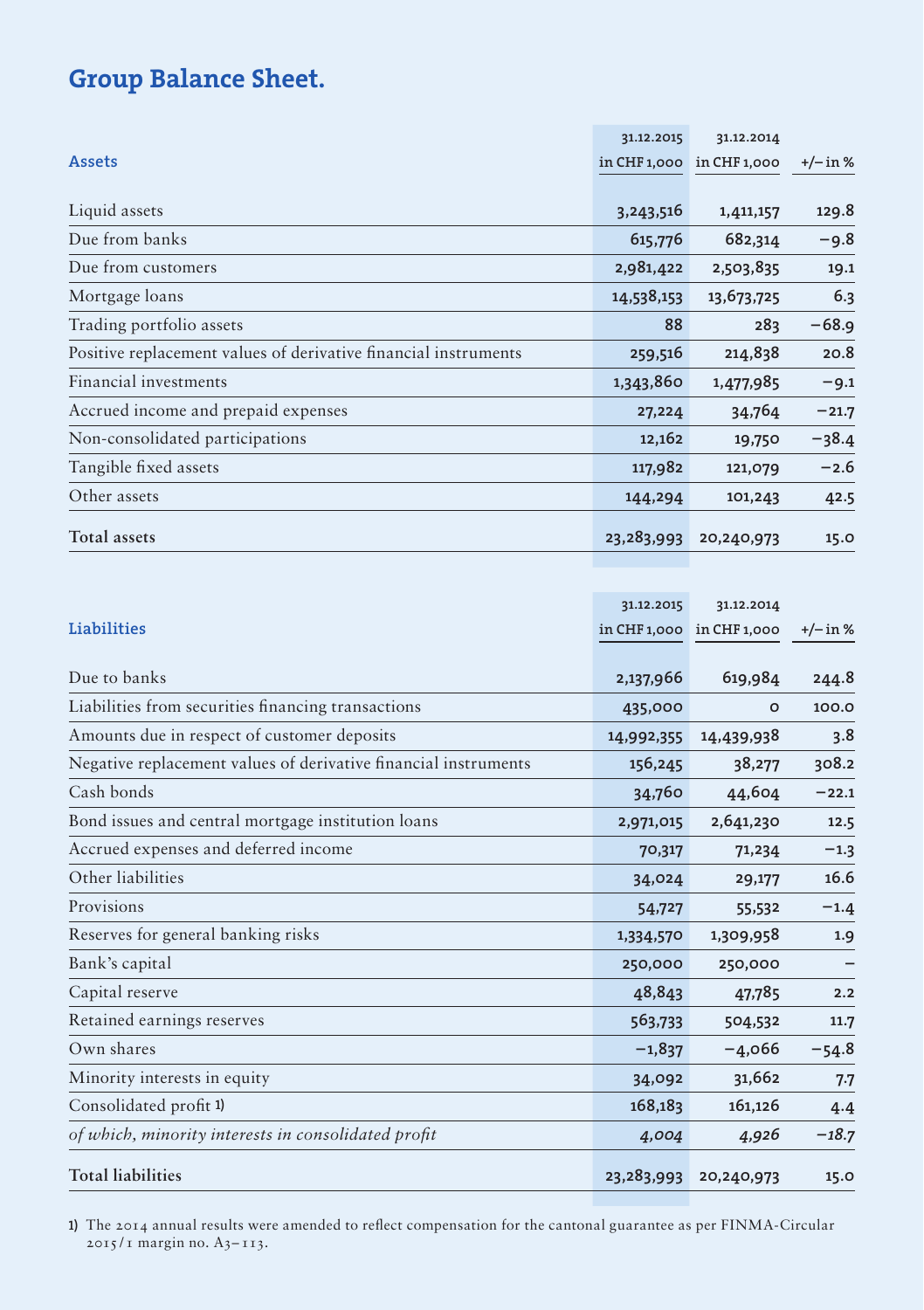# Consolidated Income Statement.

|                                                                    | 2015      | 2014                      |            |
|--------------------------------------------------------------------|-----------|---------------------------|------------|
|                                                                    |           | in CHF 1,000 in CHF 1,000 | $+/-$ in % |
| Net result from interest operations                                | 230,359   | 235,869                   | $-2.3$     |
| Result from commission business and services                       | 105,966   | 112,198                   | $-5.6$     |
| Result from trading activities and the fair value option           | 22,321    | 20,732                    | 7.7        |
| Other result from ordinary activities                              | 10,414    | 11,455                    | $-9.1$     |
| Operating income                                                   | 369,060   | 380,254                   | $-2.9$     |
| Personnel expenses                                                 | 116,791   | 119,621                   | $-2.4$     |
| General and administrative expenses                                | 55,356    | 54,902                    | 0.8        |
| Compensation for cantonal guarantee 1)                             | 2,819     | 2,681                     | 5.1        |
| Operating expenses                                                 | 174,966   | 177,204                   | $-1.3$     |
| Value adjustments on participations and depreciation and amortisa- |           |                           |            |
| tion of tangible fixed assets and intangible assets                | 10,358    | 11,633                    | $-11.0$    |
| Changes to provisions and other value adjustments, and losses      | $-4,653$  | $-5,098$                  | $-8.7$     |
| Operating result1)                                                 | 179,083   | 186,319                   | $-3.9$     |
| Extraordinary income                                               | 17,199    | 1,128                     | >999.9     |
| Extraordinary expenses                                             | 464       | 41                        | >999.9     |
| Changes in reserves for general banking risks                      | $-24,612$ | $-22,690$                 | 8.5        |
| of which, reserves for general banking risks (earmarked)           | $-16,800$ | ο                         | 100.0      |
| Taxes                                                              | 3,024     | 3,590                     | $-15.8$    |
| Consolidated profit 1)                                             | 168,183   | 161,126                   | 4.4        |
| of which, minority interests in consolidated profit                | 4,004     | 4,926                     | $-18.7$    |

1) From 2015 the compensation for the cantonal guarantee as per FINMA Circular 2015 / 1 margin no. A3– 113 will be booked under operating expense.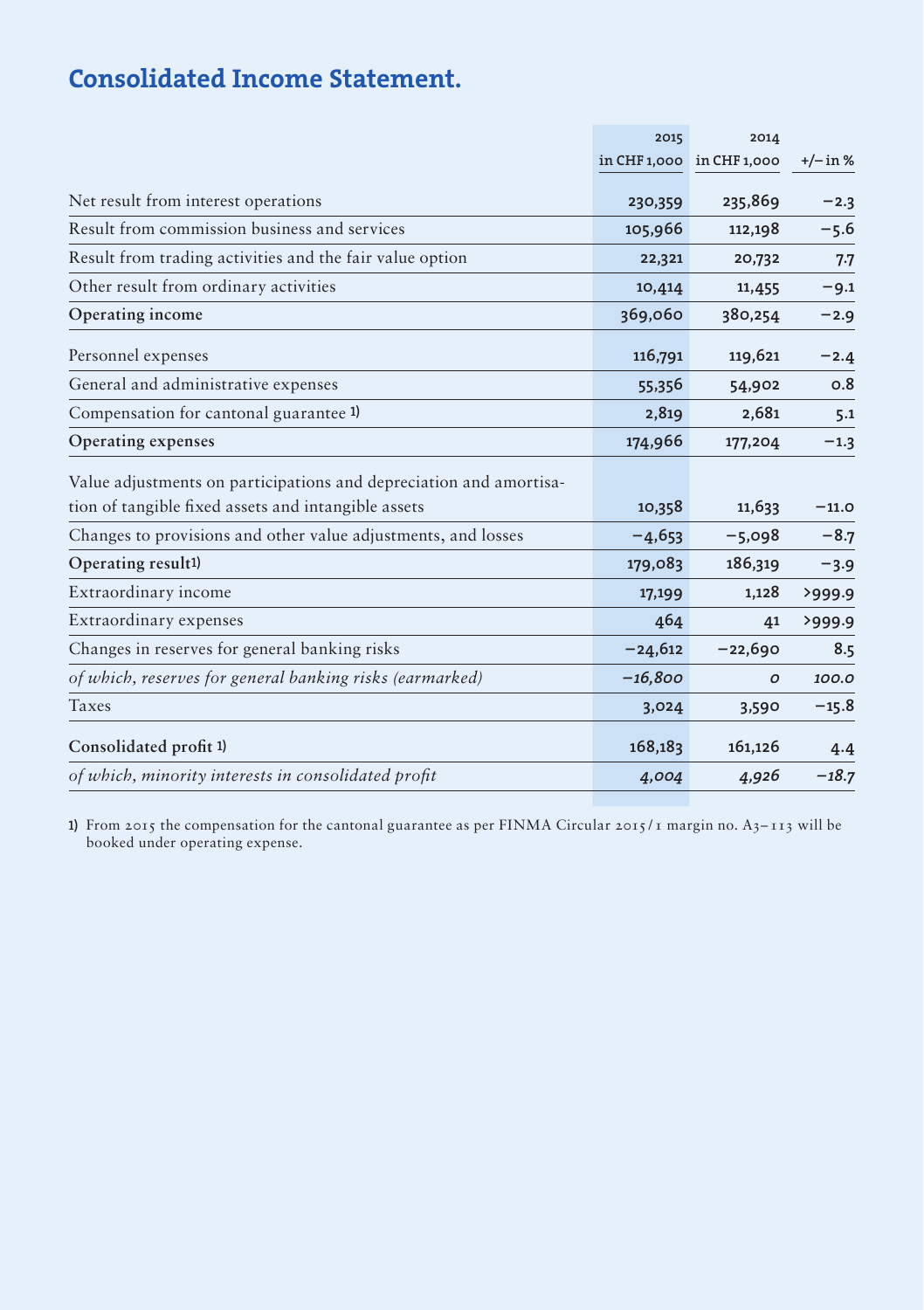# Profit Appropriation of the Parent Company.

|                                                                   | 31.12.2015   | 31.12.2014   |           |
|-------------------------------------------------------------------|--------------|--------------|-----------|
|                                                                   |              |              | $+/-$ CHF |
|                                                                   | in CHF 1,000 | in CHF 1,000 | 1,000     |
|                                                                   |              |              |           |
| Annual profit                                                     | 163,000      | 157,181      | 5,819     |
| Profit carried forward                                            | $\circ$      | $\circ$      | $\circ$   |
| Distributable profit                                              | 163,000      | 157,181      | 5,819     |
|                                                                   |              |              |           |
| Pursuant to the board of directors ruling, profit is to be appro- |              |              |           |
| priated as follows:                                               |              |              |           |
| Dividend on nominal capital of 38%                                |              |              |           |
| (previous year $38\%$ )                                           | 95,000       | 95,000       | $\circ$   |
| Compensation for cantonal guarantee 2)                            | $\Omega$     | 2,681        | $-2,681$  |
| Funds for projects with cultural,                                 |              |              |           |
| charitable, sporting or economic purposes                         |              |              |           |
| in the Canton of Graubünden                                       | 2,000        | 2,000        | o         |
| Allocation to voluntary retained earnings reserves                | 66,000       | 57,500       | 8,500     |
| Allocation to statutory retained earnings reserve1)               | $\circ$      | $\circ$      | $\circ$   |
|                                                                   |              |              |           |
| New amount carried forward                                        | $\circ$      | $\circ$      | $\circ$   |
|                                                                   |              |              |           |

1) No allocation to statutory retained earnings reserve, as 50% of the nominal capital has been achieved.

2) From 2015 the compensation for the cantonal guarantee as per FINMA Circular 2015/1 margin no.  $A_3$ –113 will be booked under operating expense. There will be no restatement for 2014 in the single-entity financial statements pursuant to FINMA Circular 2015/1 margin no. 30.